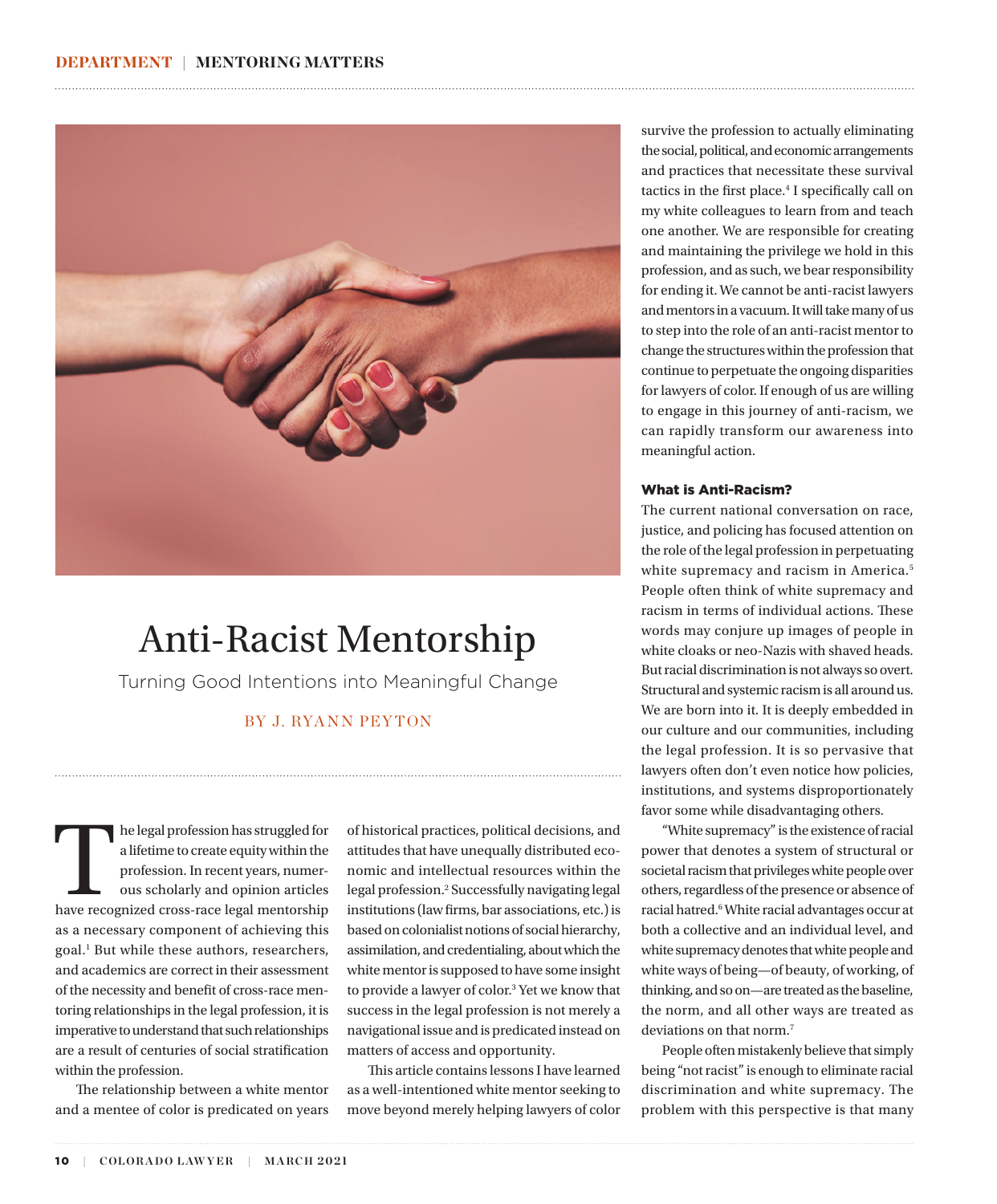people are not only unaware of their own unconscious biases about race, but also don't fully understand the institutional and structural issues that uphold white supremacy and contribute to racist behaviors, attitudes, and policies.<sup>8</sup>

The concept of anti-racism has its roots in abolition and has been around throughout the 20th-century civil rights movements. More recently, thanks to the work of Ibram X. Kendi and other scholars, activists have used the term "anti-racist" specifically to make the point that it is not sufficient to merely be non-racist. As Kendi explains in his 2019 book *How to Be an Antiracist*:

The opposite of racist isn't "not racist." It is "anti-racist." What's the difference? One endorses either the idea of a racial hierarchy as a racist, or racial equality as an anti-racist. One either believes problems are rooted in groups of people, as a racist, or locates the roots of problems in power and policies, as an anti-racist. One either allows racial inequities to persevere, as a racist, or confronts racial inequities, as an anti-racist. There is no in-between safe space of "not racist."9

To be an anti-racist, Kendi and others say, requires an understanding of history—an understanding that racial disparities in America have their roots, not in some failing by people of color, but in policies that serve to prop up white supremacy.

The legal profession and its institutions are not exempt from the influence of white supremacy and the racist systems, structures, and false meritocracies that perpetuate such supremacy. As a result, legal mentors are also influenced by these factors and as leaders within the profession have an obligation to confront the racial inequities of our profession as an anti-racist.

## Educate Yourself and Do Your Own Work

It might be uncomfortable to acknowledge white supremacy within ourselves and our profession's institutions. Such acknowledgement may cause feelings of guilt, shame, and defensiveness. This fragility, however, does little to create a more diverse, equitable, and inclusive legal profession.

Part of becoming an anti-racist mentor is acknowledging our own positions of power in a white supremacist system. I acknowledge that I am a white person, and as such, I cannot talk about what it feels like to experience racism or to fight against it as a person of color. But it's also not the responsibility of the lawyers of color in our profession to fix racism or explain to white lawyers how not to be racist. As such, self-reflection must coincide with the external work of dismantling structural white supremacy within the profession.<sup>10</sup>

To be an anti-racist, Kendi and others say, requires an understanding of history—an understanding that racial disparities in America have their roots, not in some failing by people of color, but in policies that serve to prop up white supremacy.

Anti-racism requires looking at your own beliefs and actions critically. Research has shown that even people who support racial equality often unknowingly hold racist attitudes.<sup>11</sup> This discrepancy is often explained by the existence of implicit biases, or attitudes that are largely unconscious but nevertheless influence behavior. For example:

■ While people may consciously support racial justice, they can still hold subtle beliefs about different races, often based on internalized stereotypes.

■ Data from the Implicit Association Test (IAT) has found that while nearly 70% of white respondents claim to have no preference between Black and white, almost the same percentage of respondents showed some type of preference toward whites on the test.<sup>12</sup>

While it is impossible to rid yourself of your cognitive biases entirely, it is possible to develop critical thinking skills that allow you to challenge your assumptions. Doing the work to understand your implicit biases will assist you in building the skill to challenge the schemas, stereotypes, and assumptions that underlie those biases. If you are interested in learning more about your own implicit biases, you can take the IAT for free through Project Implicit.<sup>13</sup>

In addition to understanding your own beliefs and biases, take time to educate yourself about the history and effects of racism on the systems, structures, and institutions of our country. Learn how racism continues to shape our social, economic, legal, and political institutions. Seek to understand how racism influenced the construction of the legal profession, including its institutions, hierarchies, and disparities to access. There are many ways to learn more about the history and societal effects of racism. Some recommended<sup>14</sup> books and online resources include:

- *How to Be an Antiracist*, by Ibram X. Kendi<sup>15</sup>
- *So You Want to Talk About Race*, by Ijeoma  $O$ luo<sup>16</sup>
- *An Antiracist Reading List*, compiled by Ibram X. Kendi for *The New York Times*17
- Code Switch, a podcast series from NPR<sup>18</sup>
- Racial Equity Tools.<sup>19</sup>

Finally, it is critical to listen to what BIPOC (Black, indigenous and people of color) lawyers have to say about racist behaviors, policies, and systems within the profession. Remember that just because you have never experienced or witnessed these things doesn't mean they don't happen. Reflect on the systems and structures within the profession that may have benefited you in your career but may be rooted in racism or create disparities for lawyers of color.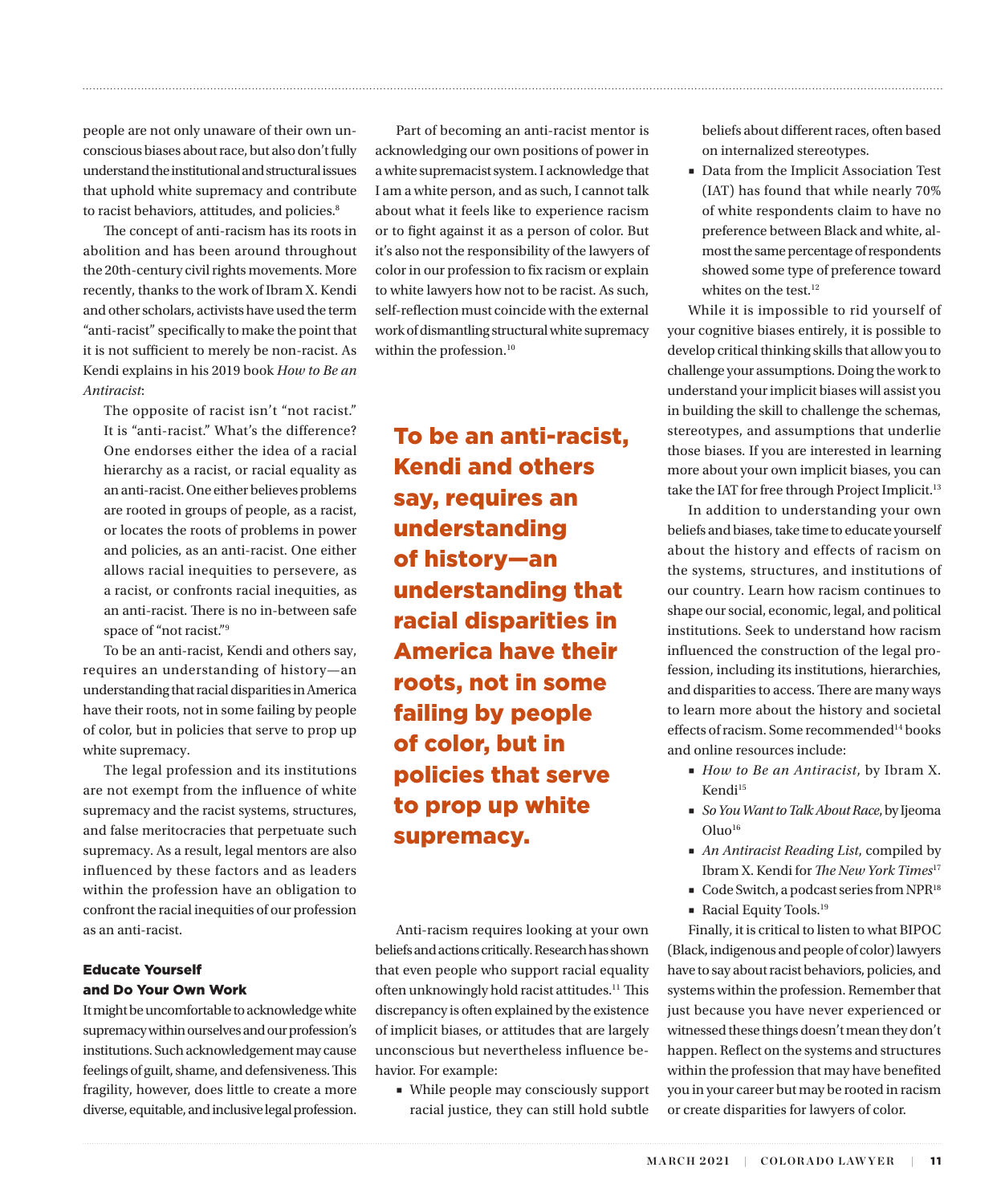Also recognize that race intersects with many other aspects of a person's identity, including sexual orientation, gender identity, nationality, and disability. Not all people are impacted by race in the same way. Black women, for example, are affected by both racial discrimination and sexism.20 Listening to these experiences and contemplating how systems, policies, and structures may affect people differently can help legal mentors adopt an anti-racist approach to mentoring lawyers of color.

## Have Courageous Conversations

The historical hierarchies and power imbalances of the legal profession make it difficult for lawyers of color, as well as allied lawyers without influence, to call out racist behavior and structures when they encounter it. In your journey to become an anti-racist mentor, you must be willing to replace polite conversations about unconscious bias with courageous conversations about race and racism. A courageous conversation is necessary but often difficult to have, yet when done effectively, it can have a dramatic impact on racial equity within the legal profession and its institutions.21

Courageous conversations require us to step out of our comfort zones to discuss a topic that might well cause an emotional response. Lawyers tend to avoid courageous conversations, but they can be instrumental to anti-racist mentoring. To work, they require an atmosphere of trust and respect. Participants must feel free to share their views openly and truthfully. All participants must come with an openness to learn and a desire to understand others' perspectives.

A courageous conversation can happen in both informal and formal settings. Informally, it can happen when you speak to a colleague to discuss a discriminatory behavior or comment. It can also happen in more formal, organized settings, such as when you are engaging in a strategic planning meeting, evaluating hiring, compensation, and promotion systems and policies in your workplace, or identifying systemic issues that create barriers to inclusion for lawyers of color within the profession and developing solutions to mitigate or eliminate those hidden barriers.

Those who engage in courageous conversations about race must admit that they may not know all they have claimed to know or honestly believed they knew. Because we are—individually and collectively—constantly being socialized into racialized points of view, it is likely that we will discover places of intense disagreement and experience new levels of cognitive dissonance as we unpack the various perspectives we have absorbed.

We must not retreat from the conversation when our opinions do not align with opinions of others or opinions we previously held as individuals. Through normalizing the presence of multiple perspectives, we can avoid a situation in which one dominant way of understanding race invalidates all other experiences and different points of view.

Finally, when having courageous conversations with other members of the profession, we should expect and accept a lack of closure. As much as lawyers appreciate definitive answers, conversations about race usually provide no resolution. There is no such thing as perfection in anti-racism work. There is only progress. Racism is not a topic that has achieved closure in the broader world. As such, we should accept that our courageous conversations will be ongoing within the profession as well.

### Work Toward Systemic Change

The effects of bias and racism are especially damaging when they are woven into the law, legal profession, and justice system, where they can weaken the ability of these systems to safeguard equity and justice under the rule of law. As lawyers, we have an obligation to ensure that all members of society have meaningful access to the law, justice systems, and the legal profession. More specifically, legal mentors, with their access to the profession and technical expertise within it, must lend their skills and access toward proactively supporting anti-racist policies, practices, and movements within the profession. For those seeking to use their privilege in the profession to work toward systemic change, consider the following opportunities for engagement:

1. Assess and address the structures, systems, and policies where you work and lead. There is a well-documented lack of diversity in the legal profession, at all levels of the bench and bar. Whenever and however you are involved in the profession, seek to strengthen equity, diversity, and inclusion by addressing the structural roots of this disparity within organizational policies, hierarchies, systems, and processes.

- 2. Elevate, but don't exploit, the voices of people of color within the profession. Consider the people you most trust and respect within the profession. What is their race, gender, class, ability, religion, and so on? Not surprisingly, the people on this list are likely very similar to you and reveal how homogeneous your most trusted professional connections are. In a profession still overwhelmingly dominated by lawyers who are white and male, it is not absurd to assume that those most "trusted" within the profession are also white and male. As an anti-racist mentor, think critically about how you can both break down barriers for and elevate the voices of BIPOC lawyers within the profession. At the same time, balance the elevation of BIPOC voices with the tendency to place the burden of reform on them. Remember it is not the sole job of BIPOC lawyers within our profession to educate us on the impact and disparities of structural racism. You can still request feedback and create an opportunity to engage or collaborate with BIPOC individuals in elevating lawyers of color, but do not expect them to take on the extra emotional and time-consuming burden of systemic change.
- 3. Identify possible partners who are committed to helping BIPOC and other underrepresented lawyers find success in the legal profession and begin to build relationships with those people and entities. In building relationships with other anti-racist lawyers and organizations within the profession, you can further your own learning and more intentionally make connections and introductions in safe and inclusive spaces for BIPOC mentees seeking to grow their networks and influence within the legal community.